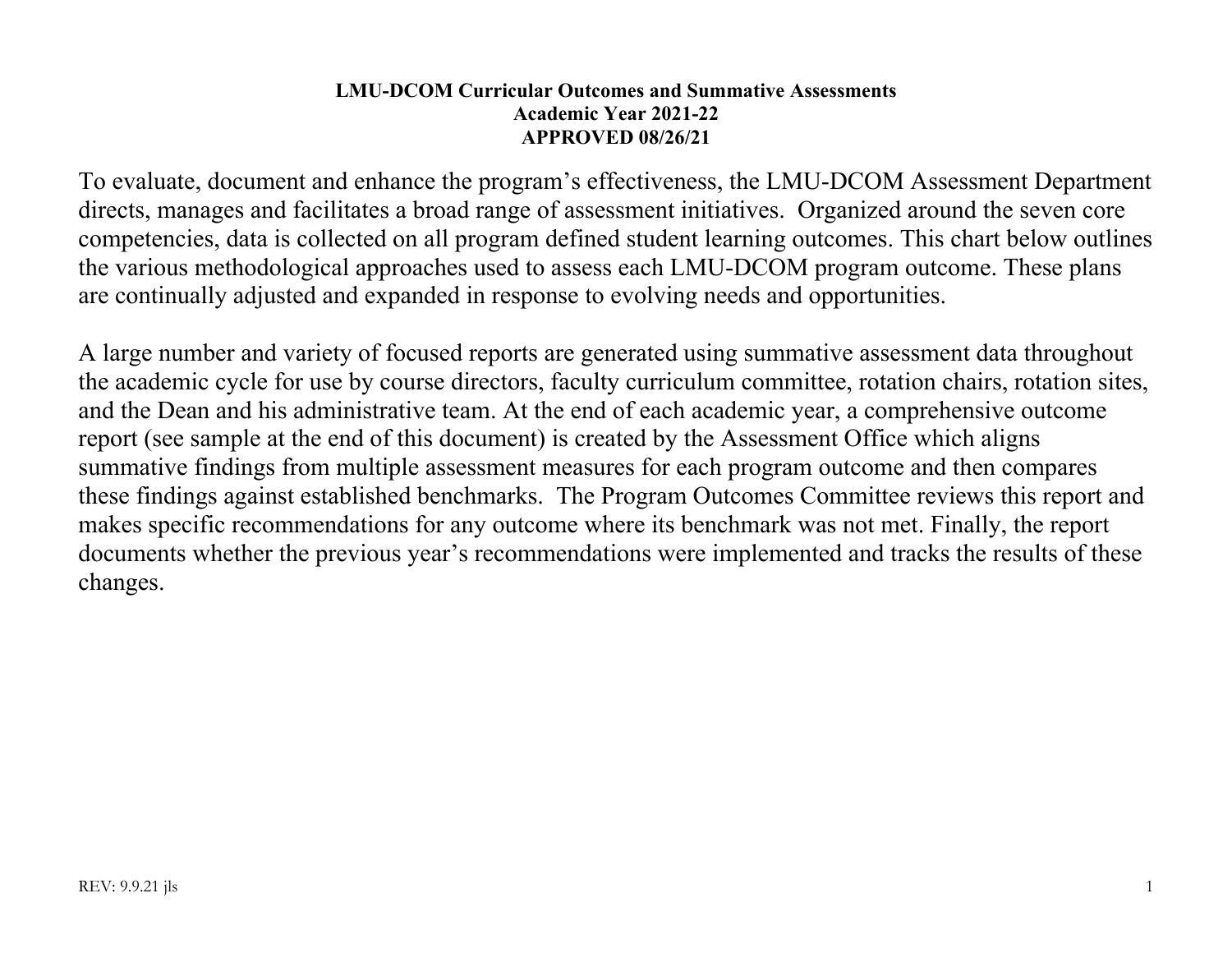| <b>Core Competency</b>                                   | Ref#                    | <b>Program Outcome</b>                                                                                                                         | <b>EPA</b> | <b>Courses</b>                                                                                                                                                                                                                  | <b>IPE</b> | <b>Summative Assessments</b>                                                                                                                                                                                                                                                                                       |
|----------------------------------------------------------|-------------------------|------------------------------------------------------------------------------------------------------------------------------------------------|------------|---------------------------------------------------------------------------------------------------------------------------------------------------------------------------------------------------------------------------------|------------|--------------------------------------------------------------------------------------------------------------------------------------------------------------------------------------------------------------------------------------------------------------------------------------------------------------------|
|                                                          | $\mathbf{1}$            | Provide osteopathic clinical care that fully<br>considers the body's capacity for self-<br>regulation, self-healing and health<br>maintenance. |            | • MFM II, MPhysio<br>• OPP I, II, III & IV<br>$\bullet$ EPC III & IV<br>• CSW Requirement<br>· All Core, Selective, & most<br><b>Elective Clinical Rotations</b>                                                                |            | · Multiple-Choice Exams & Quizzes<br>• OPP Lab Practical Exams<br>SPEs/OSCEs<br>• COMLEX 1<br>· COMLEX 2 CE<br>• Clinical Rotations OPP Case Logs<br>Preceptor Evaluation of Students<br>• Graduation Survey                                                                                                       |
| #1<br>Osteopathic<br>Principles and<br>Practice<br>(OPP) | 2                       | Apply osteopathic principles regarding<br>the interrelatedness of structure and<br>function in addressing clinical problems.                   |            | • MGA, MPhysio, MNeuro<br>• CNeuro, MSK, Cardio, Respir, Integ,<br>BehavM<br>• OPP I, II, III & IV<br>$\bullet$ EPC I, II, III & IV<br>• CSW Requirement<br>· All Core, Selective, & most<br><b>Elective Clinical Rotations</b> |            | · Multiple-Choice Exams & Quizzes<br>• OPP Lab Practical Exams<br>SPEs/OSCEs<br><b>OMS-I Cumulative Exam</b><br>• COMLEX 1<br>$\bullet$ COMLEX 2 CE<br>• CSW/TBD PE Replacement<br>• Clinical Rotations OPP Case Logs<br>• Preceptor Evaluation of Students<br>• Graduation Survey                                 |
|                                                          | $\overline{\mathbf{3}}$ | Apply OMM concepts and techniques<br>to assess, diagnose and treat patients.                                                                   |            | · MSK, Cardio, Respir, Integ, BehavM<br>• OPP I, II, III & IV<br>$\bullet$ EPC I, II, III & IV<br>• CSW Requirement<br>• All Core, Selective, & most<br><b>Elective Clinical Rotations</b>                                      |            | · Multiple-Choice Exams & Quizzes<br>• OPP Lab Practical Exams<br>• $SPEs/OSCEs$<br>Simulation Labs<br><b>OMS-I Cumulative Exam</b><br>• COMLEX 1<br>• COMLEX 2 CE<br>• CSW/TBD PE Replacement<br>• Clinical Rotations OPP Case Logs<br>• Preceptor Evaluation of Students<br>• Graduating Student Self-Assessment |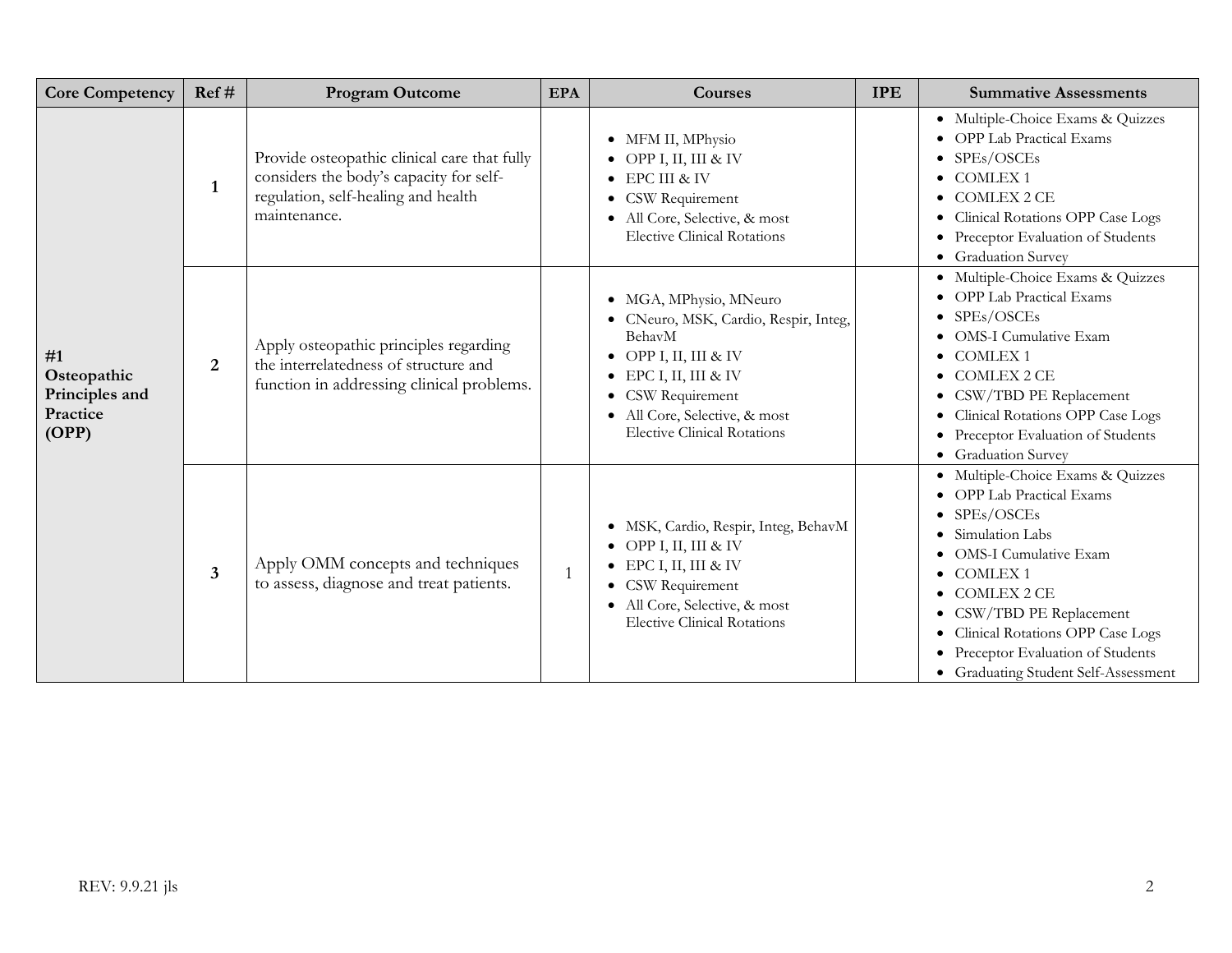| <b>Core Competency</b>     | Ref#                    | <b>Program Outcome</b>                                                                                                                                                                                                                   | <b>EPA</b>                                                | Courses                                                                                                                                                                                                                                                                                                        | <b>IPE</b> | <b>Summative Assessments</b>                                                                                                                                                                                                                                        |
|----------------------------|-------------------------|------------------------------------------------------------------------------------------------------------------------------------------------------------------------------------------------------------------------------------------|-----------------------------------------------------------|----------------------------------------------------------------------------------------------------------------------------------------------------------------------------------------------------------------------------------------------------------------------------------------------------------------|------------|---------------------------------------------------------------------------------------------------------------------------------------------------------------------------------------------------------------------------------------------------------------------|
|                            | $\mathbf{1}$            | Apply scientific concepts governing the<br>functioning of the body, from the<br>molecular level to that of the whole<br>organism, while solving clinical<br>problems relating to the diagnosis,<br>management and treatment of patients. | 7                                                         | • MGA, MFM I, MHisto, MFM II,<br>MPhysio, MPharm, MNeuro<br>· CNeuro, MSK, Heme, Cardio, Renal,<br>Respir, Repro, Endo, Integ, Gastro,<br>BehavM<br>$\bullet$ OPP I, II, III & IV<br>$\bullet$ EPC I, II, III & IV<br>• CSW Requirement<br>• All Core, Selective, & most<br><b>Elective Clinical Rotations</b> |            | • Multiple-Choice Course Exams<br>• OPP Lab Practical Exams<br>· MGA Lab Practical Exams<br>Simulation Labs<br>· OMS-I Cumulative Exam<br>· COMLEX 1<br>• COMAT Exams<br>$\bullet$ COMLEX 2 CE<br>• CSW/TBD PD Replacement<br>• Preceptor Evaluation of Students    |
| #2<br>Medical<br>Knowledge | $\overline{2}$          | Apply pathophysiologic concepts<br>underlying disease in solving clinical<br>problems relating to the diagnosis,<br>management and treatment of patients.                                                                                | $\overline{7}$<br>6 <sup>5</sup><br>10 <sup>5</sup>       | · MGA, MFM I, MHisto, MFM II,<br>MPhysio, MPharm, MNeuro<br>· CNeuro, MSK, Heme, Cardio, Renal,<br>Respir, Repro, Endo, Integ, Gastro,<br>BehavM<br>• OPP I, II, III & IV<br>$\bullet$ EPC I, II, III & IV<br>• CSW Requirement<br>· All Core, Selective, & most<br><b>Elective Clinical Rotations</b>         |            | · Multiple-Choice Course Exams<br>$\bullet$ SPEs/OSCEs<br>Simulation Labs<br><b>OMS-I Cumulative Exam</b><br>· COMLEX 1<br>• COMAT Exams<br>· COMLEX 2 CE<br>• CSW/TBD PE Replacement<br>• Preceptor Evaluation of Students<br>• Graduating Student Self-Assessment |
| (MK)                       | $\overline{\mathbf{3}}$ | Apply clinical care best practices<br>supported by the biological, behavioral<br>and social sciences in solving clinical<br>problems relating to the diagnosis,<br>management and treatment of patients.                                 | $\overline{c}$<br>$\mathfrak{Z}$<br>11<br>10 <sup>5</sup> | · MFM II, MPhysio, MPharm<br>· CNeuro, MSK, Heme, Cardio, Renal,<br>Respir, Repro, Endo, Integ, Gastro,<br>BehavM<br>• OPP I, II, III & IV<br>$\bullet$ EPC I, II, III & IV<br>• CSW Requirement<br>· All Core, Selective, & most<br><b>Elective Clinical Rotations</b>                                        |            | • Multiple-Choice Course Exams<br><b>OPP Lab Practical Exams</b><br>SPEs/OSCEs<br>Simulation Labs<br>• COMAT Exams<br>· COMLEX 2 CE<br>• CSW/TBD PE Replacement<br>• Preceptor Evaluation of Students                                                               |
|                            | $\overline{\mathbf{4}}$ | Apply knowledge of epidemiology and<br>disease risk factors to formulate patient<br>specific recommendations for the<br>prevention of disease and promotion of<br>good health.                                                           | 5<br>3 <sup>5</sup><br>11 <sup>5</sup>                    | · MFM II, MPhysio, MPharm<br>· CNeuro, MSK, Heme, Cardio, Renal,<br>Respir, Repro, Endo, Integ, Gastro,<br>BehavM<br>· FMHC II & III<br>• EPC III & IV<br>• CSW Requirement<br>· All Core, Selective, & most<br>Elective Clinical Rotation                                                                     |            | · Multiple-Choice Course Exams<br>SPEs/OSCEs<br>Simulation Labs<br>· COMLEX 1<br>• COMLEX 2 CE<br>• CSW/TBD PE Replacement<br>• Preceptor Evaluation of Students<br>• Graduating Student Self-Assessment                                                            |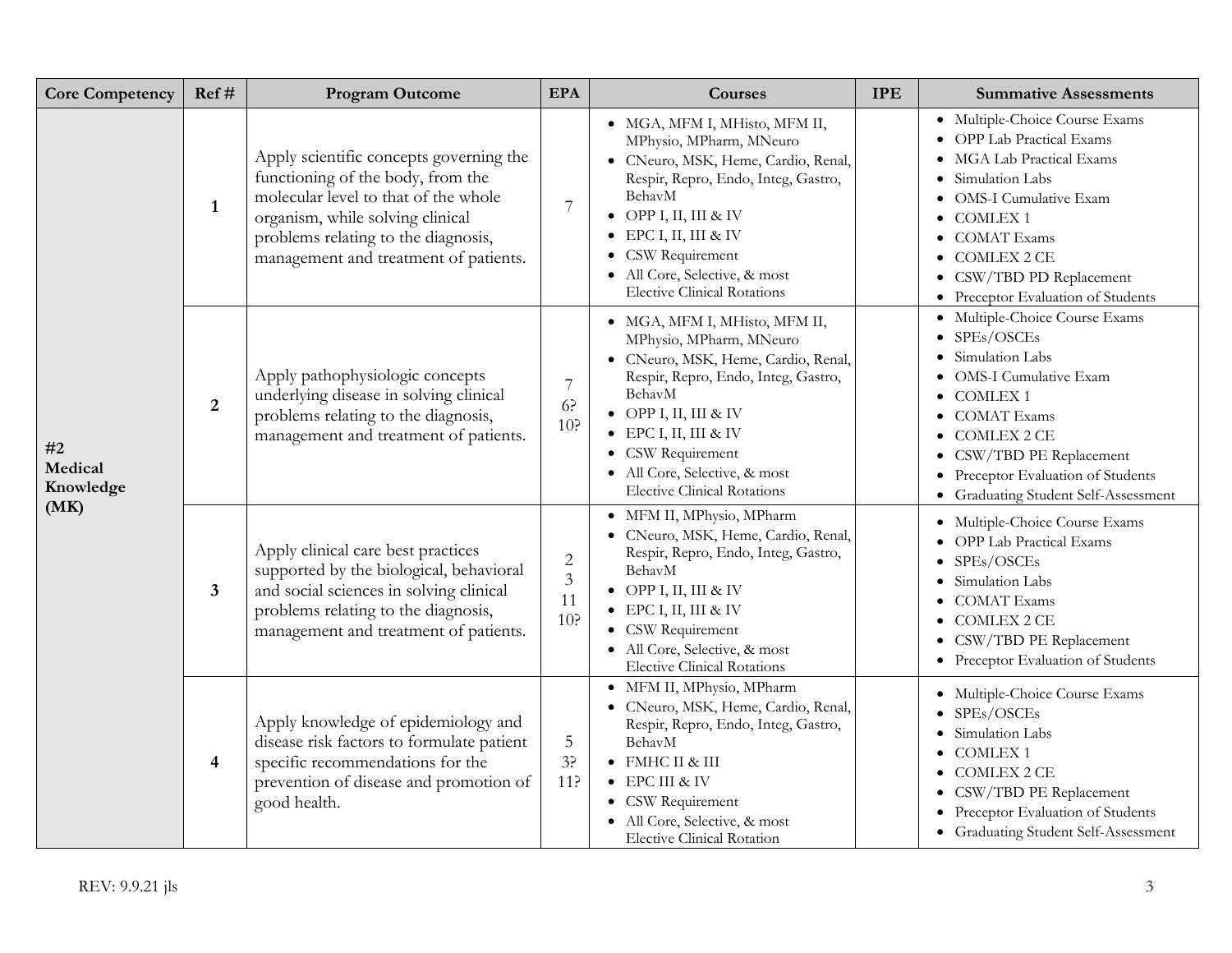| <b>Core Competency</b>      | Ref#                    | <b>Program Outcome</b>                                                                                                                                                                   | <b>EPA</b> | Courses                                                                                                                                                       | <b>IPE</b> | <b>Summative Assessments</b>                                                                                                                                                                                                                                          |
|-----------------------------|-------------------------|------------------------------------------------------------------------------------------------------------------------------------------------------------------------------------------|------------|---------------------------------------------------------------------------------------------------------------------------------------------------------------|------------|-----------------------------------------------------------------------------------------------------------------------------------------------------------------------------------------------------------------------------------------------------------------------|
|                             | $\mathbf{1}$            | Perform appropriate patient-centered<br>comprehensive and focused histories<br>and physical examinations that integrate<br>the osteopathic structural exam and<br>osteopathic reasoning. |            | • OPP I, II, III & IV<br>$\bullet$ EPC I, II, III & IV<br>• CSW Requirement<br>All Core, Selective, & most<br><b>Elective Clinical Rotations</b>              |            | · Multiple-Choice Course Exams<br>• OPP/EPC Lab Practical Exams<br>SPEs/OSCEs<br>Simulation Labs<br>CSW/TBD PE Replacement<br>Preceptor Evaluation of Students<br>• Graduating Student Self-Assessment                                                                |
| #3                          | $\overline{2}$          | Perform a range of clinical procedures<br>and techniques used by osteopathic<br>physicians while minimizing patient<br>discomfort.                                                       | 12         | • OPP I, II, III & IV<br>$\bullet$ EPC III & IV<br>• CSW Requirement<br>· All Core, Selective, & most<br><b>Elective Clinical Rotations</b>                   |            | OPP/EPC Lab Practical Exams<br>EPC Skill Check-offs<br>SPEs/OSCEs<br>Simulation Labs<br>Preceptor Evaluation of Students<br>Graduating Student Self-Assessment                                                                                                        |
| <b>Patient Care</b><br>(PC) | $\overline{\mathbf{3}}$ | Perform basic and advanced life<br>support in simulated and actual patient<br>care situations.                                                                                           | 10         | ● EPC III & IV<br>$\bullet$ IM I, IM II, EM                                                                                                                   |            | Simulation Labs<br><b>BLS &amp; ACLS Certifications</b>                                                                                                                                                                                                               |
|                             | $\overline{4}$          | Recognize the challenges and rewards<br>of addressing global health needs and<br>delivering care in underserved settings,<br>emphasizing the Appalachian region.                         |            | $\bullet$ FMHC I & II<br>• Student Affairs Community Events<br>• International Rotations<br>All Core, Selective, & most<br><b>Elective Clinical Rotations</b> |            | Multiple-Choice Course Exams<br>Student Affairs Event Participation<br>• Case-based Short-Answer<br>Assignment in RUOC<br>• Beginning of Program & Graduation<br>Survey<br><b>GME Match Report</b><br>Post-Graduation Surveys<br>• Longitudinal Tracking of Graduates |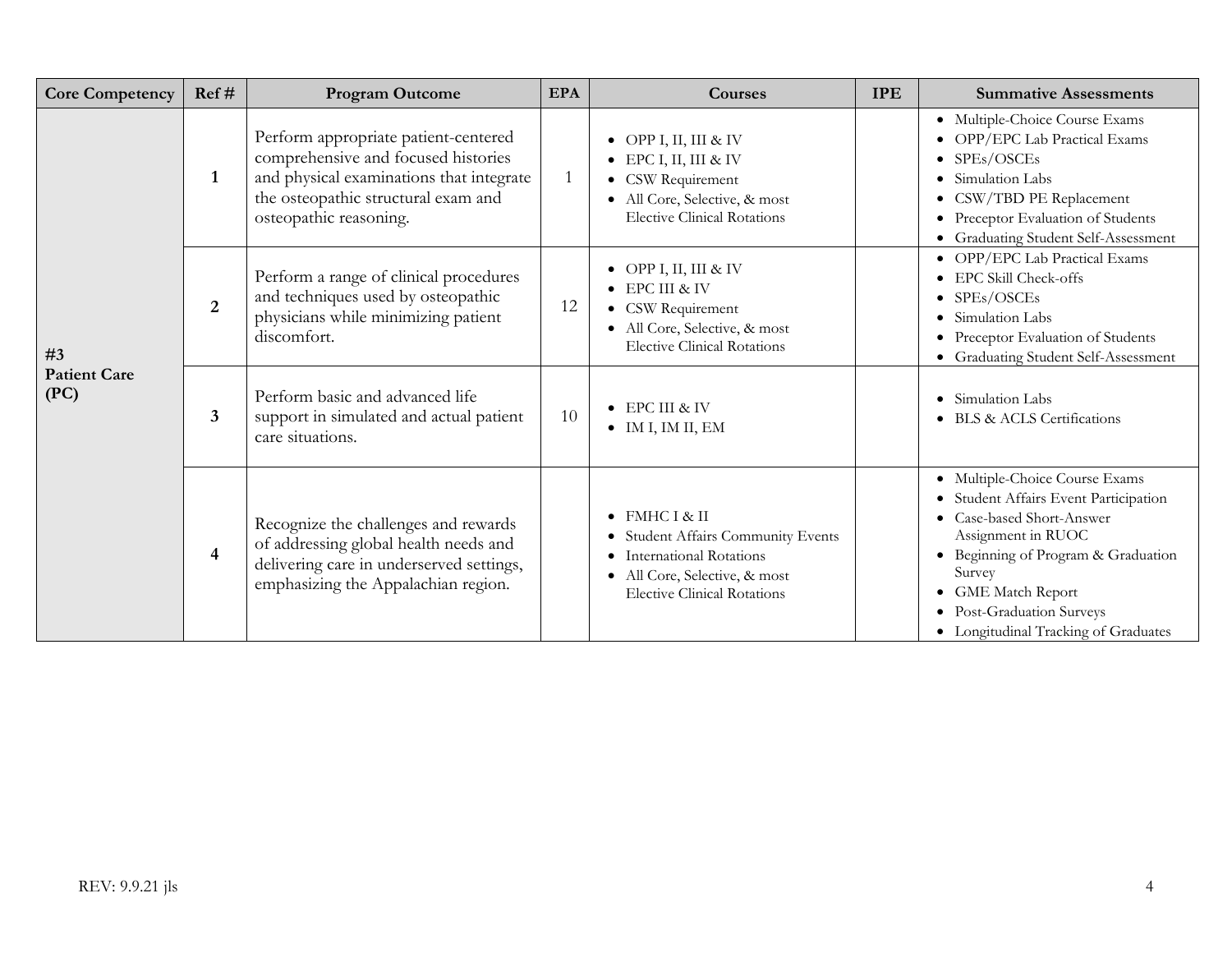| <b>Core Competency</b>                   | Ref#                    | <b>Program Outcome</b>                                                                                                                                                                                                                                    | <b>EPA</b>          | Courses                                                                                                                                                    | <b>IPE</b>                                                                   | <b>Summative Assessments</b>                                                                                                                                                          |
|------------------------------------------|-------------------------|-----------------------------------------------------------------------------------------------------------------------------------------------------------------------------------------------------------------------------------------------------------|---------------------|------------------------------------------------------------------------------------------------------------------------------------------------------------|------------------------------------------------------------------------------|---------------------------------------------------------------------------------------------------------------------------------------------------------------------------------------|
|                                          | $\mathbf{1}$            | Build and maintain positive<br>physician/patient relationships by<br>demonstrating compassion and good<br>listening skills.                                                                                                                               |                     | $\bullet$ FMHC I & II<br>$\bullet$ EPC I, II, III & IV<br>• CSW Requirement<br>· All Core, Selective, & most<br><b>Elective Clinical Rotations</b>         | CC1<br>CC2<br>VE <sub>1</sub><br>VE <sub>2</sub><br>VE3<br>VE4<br>VE5<br>VE7 | $\bullet$ SPEs/OSCEs<br>• Simulation Labs<br>• CSW/TBD PE Replacement<br>• Preceptor Evaluation of Students<br>• Graduating Student Self-Assessment                                   |
|                                          | $\overline{2}$          | Demonstrate empathy for patients and<br>their families and respect for human<br>dignity, uniqueness, and self-autonomy.                                                                                                                                   |                     | $\bullet$ FMHC I & II<br>$\bullet$ EPC I, II, III & IV<br>• CSW Requirement<br>· All Core, Selective, & most<br><b>Elective Clinical Rotations</b>         |                                                                              | $\bullet$ SPEs/OSCEs<br>• Simulation Labs<br>CSW/TBD PE Replacement<br>• Preceptor Evaluation of Students                                                                             |
| #4<br>Interpersonal and<br>Communication | $\mathbf{3}$            | Effectively communicate and<br>collaborate with other health care<br>professionals including those from<br>other disciplines to provide patient-<br>focused care in an individual and team<br>setting.                                                    | 9<br>8?<br>13?      | $\bullet$ FMHC I & II<br>$\bullet$ EPC I, II, III & IV<br>• CSW Requirement<br>• All Core, Selective, & most<br><b>Elective Clinical Rotations</b>         | CC1<br>CC2<br>CC4<br>TT3<br>$\rm TT8$<br>TT11                                | · Multiple-Choice Course Exams<br>$\bullet$ SPEs/OSCEs<br>· Simulation Labs<br>Preceptor Evaluation of Students<br>• Graduating Student Self-Assessment                               |
| <b>Skills</b><br>(ICS)                   | $\overline{\mathbf{4}}$ | Effectively counsel patients and their<br>families regarding health maintenance,<br>disease prevention and/or specific<br>medical conditions using language<br>appropriate to their developmental,<br>educational, emotional and/or cultural<br>statuses. |                     | $\bullet$ FMHC II<br>● EPC III & IV<br>• CSW Requirement<br>• All Core, Selective, & most<br><b>Elective Clinical Rotations</b>                            | CC2<br>CC6<br>VE3<br>VE5<br>VE <sub>6</sub>                                  | · Multiple-Choice Course Exams<br>$\bullet$ SPEs/OSCEs<br>• Simulation Labs<br>• CSW/TBD PE Replacement<br>• Preceptor Evaluation of Students<br>• Graduating Student Self-Assessment |
|                                          | 5                       | Effectively explain, to both patients and<br>medical colleagues, the scientific<br>concepts underlying the osteopathic<br>approach to health-care, especially<br>relating to OMM.                                                                         |                     | • OPP I, II, III & IV<br>$\bullet$ EPC II, III, & IV<br>• CSW Requirement<br>· All Core, Selective, & most<br><b>Elective Clinical Rotations</b>           | CC1<br>CC2<br>VE <sub>6</sub><br>RR1<br>TT <sub>4</sub>                      | • OPP Lab Practical Exams<br>$\bullet$ SPEs/OSCEs<br>• Simulation Labs<br>• CSW/TBD PE Replacement<br>• Preceptor Evaluation of Students<br>• Graduating Student Self-Assessment      |
|                                          | 6                       | Clearly and accurately document clinical<br>encounters including osteopathic<br>structural exams in SOAP note and<br>EHR formats.                                                                                                                         | $\overline{4}$<br>6 | $\bullet$ OPP I, II, III & IV<br>$\bullet$ EPC I, II, III & IV<br>• CSW Requirement<br>· All Core, Selective, & most<br><b>Elective Clinical Rotations</b> | CC1<br>CC3<br>CC7                                                            | · Multiple-Choice Course Exams<br>• OPP Lab Practical Exams<br>$\bullet$ SPEs/OSCEs<br>• Preceptor Evaluation of Students<br>• CSW/TBD PE Replacement                                 |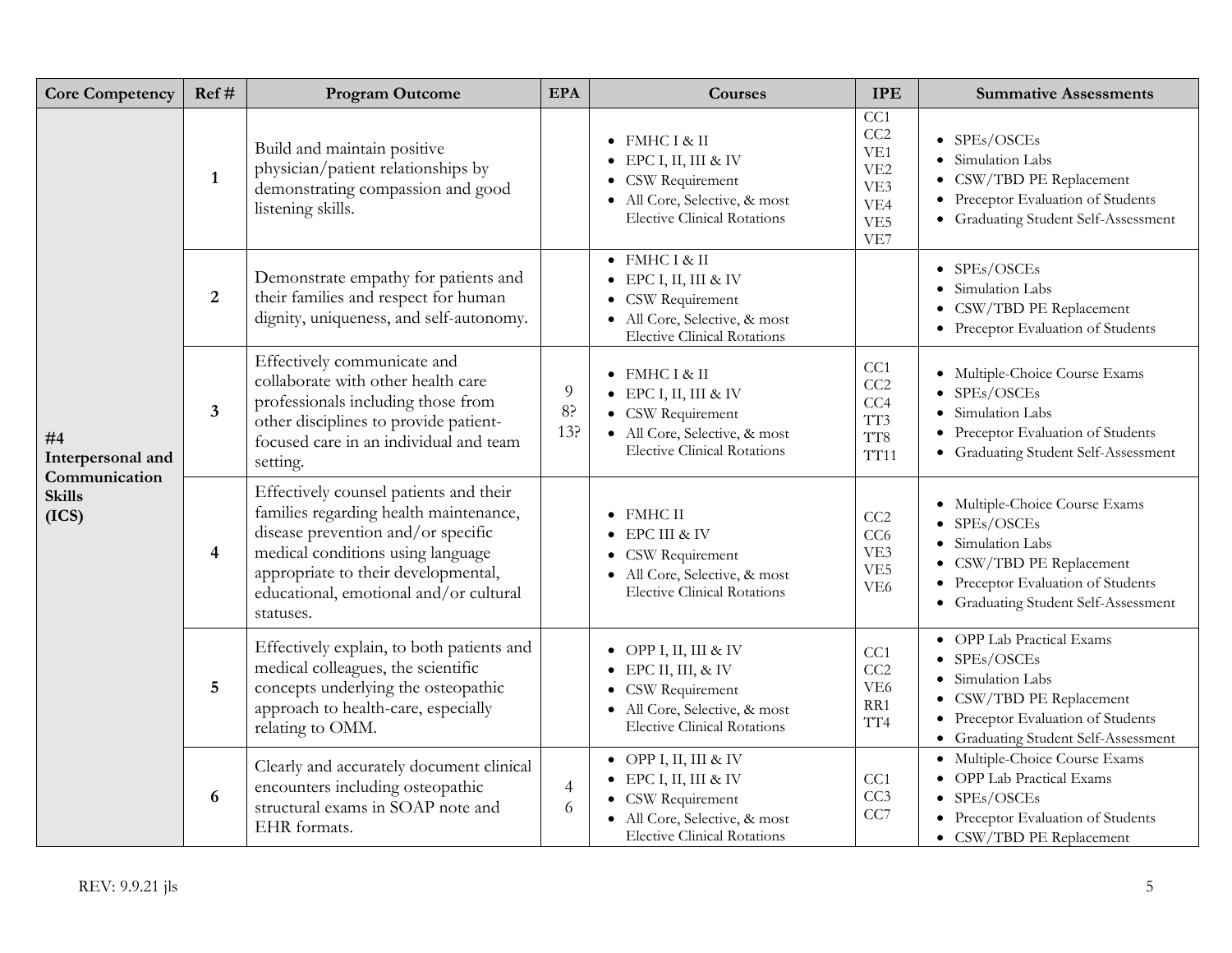| <b>Core Competency</b>                  | Ref#                    | <b>Program Outcome</b>                                                                                                                                                                                                                  | <b>EPA</b> | <b>Courses</b>                                                                                                                                                                       | <b>IPE</b>                                              | <b>Summative Assessments</b>                                                                                                                |
|-----------------------------------------|-------------------------|-----------------------------------------------------------------------------------------------------------------------------------------------------------------------------------------------------------------------------------------|------------|--------------------------------------------------------------------------------------------------------------------------------------------------------------------------------------|---------------------------------------------------------|---------------------------------------------------------------------------------------------------------------------------------------------|
|                                         | $\mathbf{1}$            | Demonstrate appropriate attitudes,<br>behaviors and accountability in<br>personal, professional, and virtual<br>settings.                                                                                                               |            | $\bullet$ FMHC I, II & III<br>EPC I, II, III & IV<br>• CSW Requirement<br>• All Core, Selective, & most<br><b>Elective Clinical Rotations</b>                                        | TT7<br>VE <sub>5</sub><br>VE <sub>6</sub><br>VE7<br>VE9 | · Multiple-Choice Course Exams<br>$\bullet$ SPEs/OSCEs<br>• Simulation Labs<br>• Preceptor Evaluation of Students                           |
|                                         | $\overline{2}$          | Apply ethical principles governing<br>physician/patient relationships<br>including confidentiality and informed<br>consent.                                                                                                             | 11         | $\bullet$ FMHC I, II & III<br>$\bullet$ EPC I, II, III & IV<br>• CSW Requirement<br>• All Core, Selective, & most<br><b>Elective Clinical Rotations</b>                              | TT <sub>2</sub><br>VE <sub>2</sub><br>VE7<br>VE8        | · Multiple-Choice Course Exams<br>$\bullet$ SPEs/OSCEs<br>• Simulation Labs<br>• Preceptor Evaluation of Students                           |
| #5<br>Professionalism<br>$(\text{PRO})$ | $\overline{\mathbf{3}}$ | Apply legal and regulatory concepts and<br>standards to the practice of medicine.                                                                                                                                                       | 11?        | $\bullet$ MPharm<br>$\bullet$ BehavM<br>$\bullet$ FMHC I, II & III<br>• All Core, Selective, & most<br><b>Elective Clinical Rotations</b>                                            | CC <sub>8</sub><br>TT7                                  | · Multiple-Choice Course Exams                                                                                                              |
|                                         | $\overline{4}$          | Demonstrate sensitivity to and respect<br>for differences in patients' and<br>colleagues' gender, race, ethnicity,<br>culture, age, socio-economic status,<br>sexual orientation, gender identity, and<br>physical or mental abilities. |            | $\bullet$ FMHC II<br>$\bullet$ EPC I, II, III & IV<br>• CSW Requirement<br>• Student Affairs Diversity Events<br>• All Core, Selective, & most<br><b>Elective Clinical Rotations</b> | CC7<br>VE3<br>VE <sub>4</sub>                           | · Multiple-Choice Course Exams<br>· Student Affairs Event Participation<br>$\bullet$ SPEs/OSCEs<br>• Simulation Labs<br>• Graduation Survey |
|                                         | 5                       | Practice the independent study skills<br>and habits essential for lifelong<br>learning.                                                                                                                                                 |            | $\bullet$ FMHC I, II & III<br>$\bullet$ EPC I, II, III & IV<br>• All Core, Selective, & most<br><b>Elective Clinical Rotations</b>                                                   | RR8<br>TT9<br>VE10                                      | $\bullet$ SPEs<br>• SPE Self-evaluations<br>• Preceptor Evaluation of Students<br>· Jefferson Scale of Physician Lifelong<br>Learning       |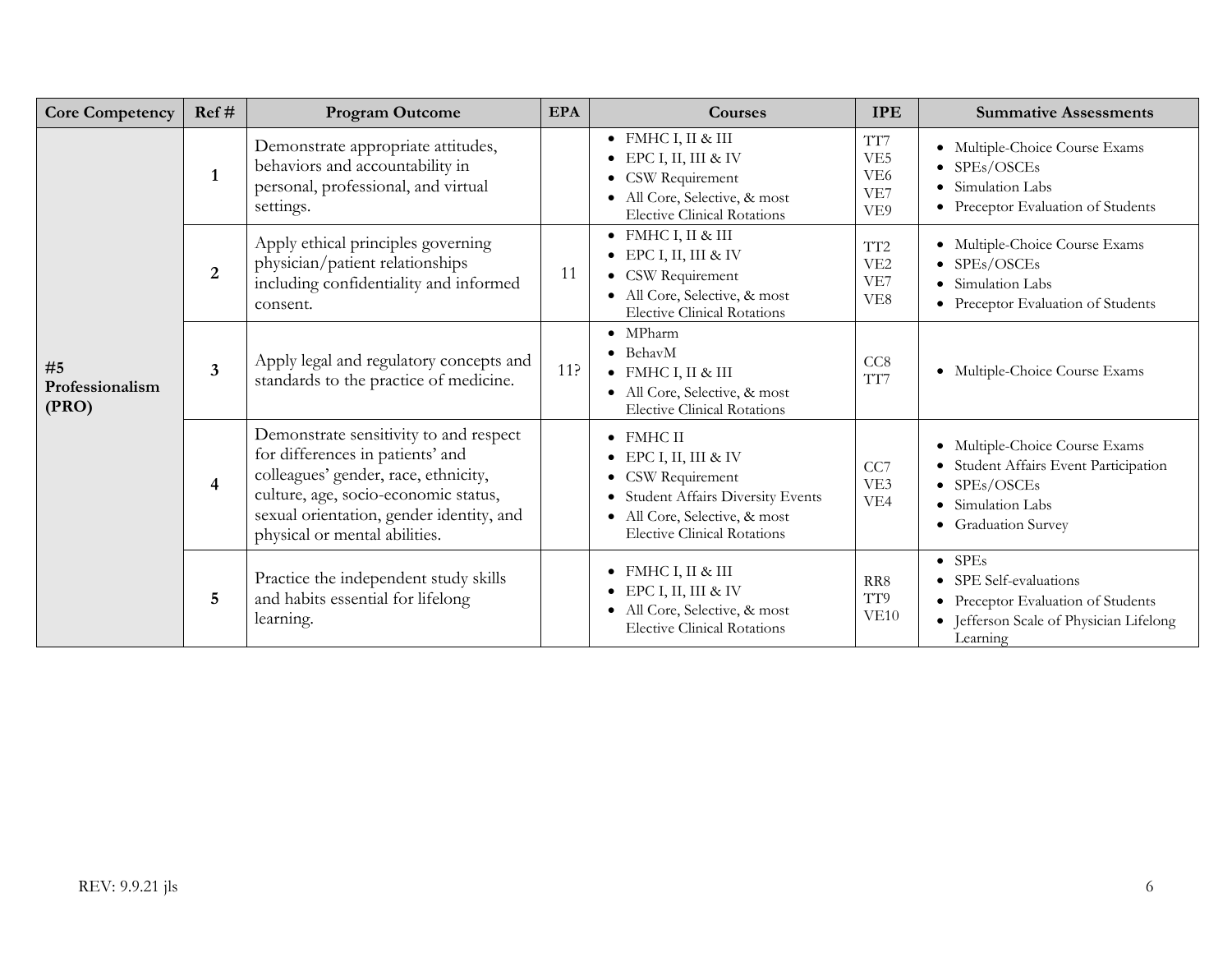| <b>Core Competency</b>                                              | Ref#           | <b>Program Outcome</b>                                                                                                                                                         | <b>EPA</b> | <b>Courses</b>                                                                                                                                                                                   | <b>IPE</b>              | <b>Summative Assessments</b>                                                                        |
|---------------------------------------------------------------------|----------------|--------------------------------------------------------------------------------------------------------------------------------------------------------------------------------|------------|--------------------------------------------------------------------------------------------------------------------------------------------------------------------------------------------------|-------------------------|-----------------------------------------------------------------------------------------------------|
|                                                                     | 1              | Explain how the scientific method<br>including research design, data<br>collection and analysis is used to test<br>hypotheses and answer biomedical and<br>clinical questions. |            | • TBLS and Course Readings for OMS<br>I & II Basic Science Courses<br>$\bullet$ FMHC III<br>• EM, Research Elective                                                                              | RR6                     | • Multiple-Choice Course Exams<br>• Rotation Case Write-ups<br>• Research Summaries                 |
| #6<br><b>Practice Based</b><br>Learning and<br>Improvement<br>(PBL) | $\overline{2}$ | Access, evaluate and use current<br>literature and apply evidence-based<br>findings to specific patient-care<br>situations.                                                    |            | • TBLS and Course Readings for OMS<br>I & II Basic Science Courses<br>$\bullet$ FMHC III<br>$\bullet$ EPC I, II, III & IV<br>• All Core, Selective, & most<br><b>Elective Clinical Rotations</b> | RR8<br>VE <sub>10</sub> | • Multiple-Choice Course Exams<br>• Rotation Case Write-ups<br>• Graduating Student Self-Assessment |
|                                                                     | 3              | Gather, examine, and use feedback<br>from members of the health care team<br>and/or patients for the purpose of<br>improving clinical practice.                                | 8<br>13    | $\bullet$ EPC I, II, III & IV<br>• All Core, Selective, & most<br><b>Elective Clinical Rotations</b>                                                                                             | RR5                     | $\bullet$ SPEs<br>• Simulation Labs<br>• Preceptor Evaluation of Students                           |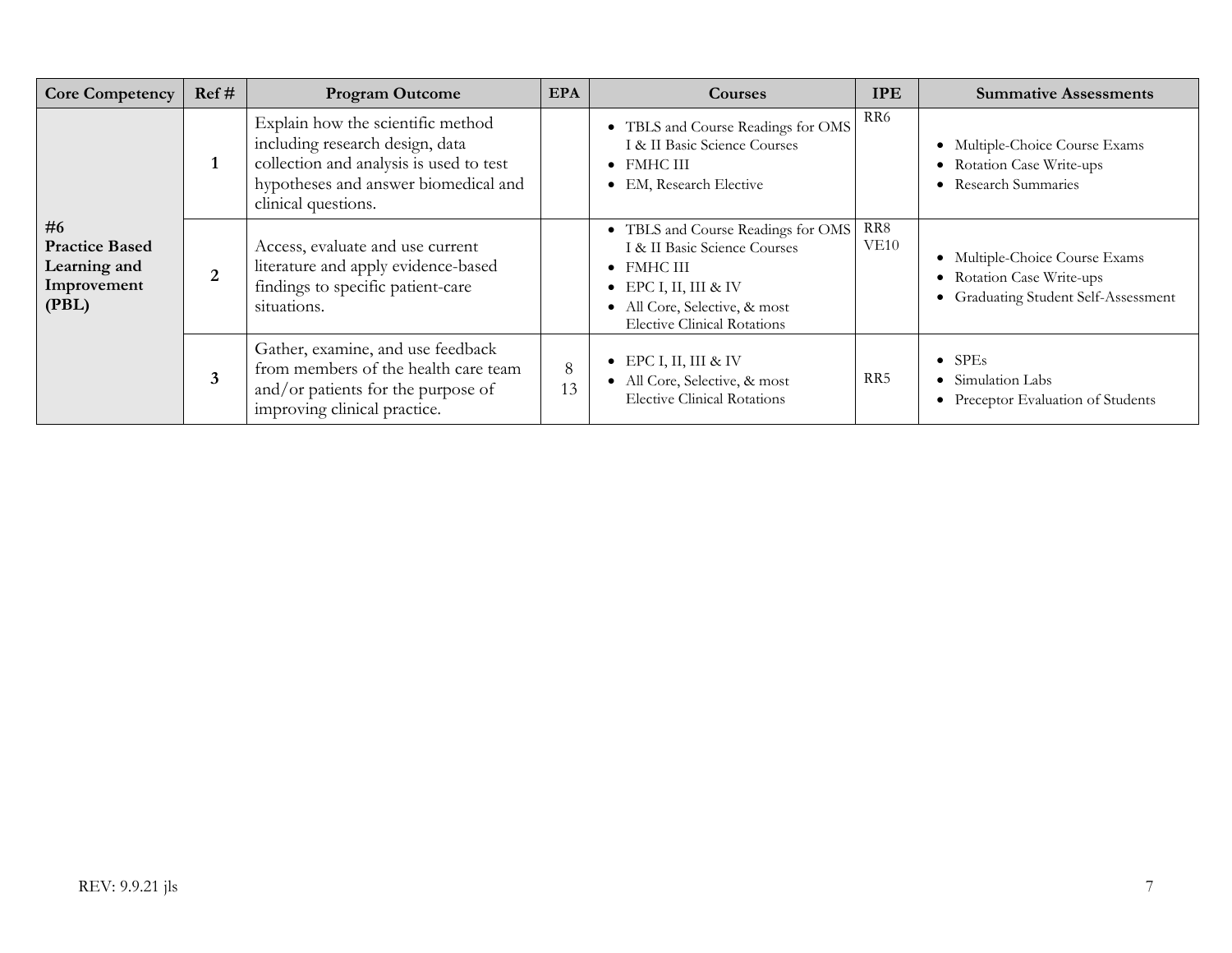| <b>Core Competency</b>                          | Ref#                    | <b>Program Outcome</b>                                                                                                   | <b>EPA</b>  | <b>Courses</b>                                                                                                             | <b>IPE</b>                                                                                       | <b>Summative Assessments</b>                                                                                                                           |
|-------------------------------------------------|-------------------------|--------------------------------------------------------------------------------------------------------------------------|-------------|----------------------------------------------------------------------------------------------------------------------------|--------------------------------------------------------------------------------------------------|--------------------------------------------------------------------------------------------------------------------------------------------------------|
|                                                 | $\mathbf{1}$            | Utilize knowledge of local, regional and<br>national health-care delivery systems<br>and policy to provide optimal care. |             | $\bullet$ FMHC I & II<br>$\bullet$ BH, EM, RUOC                                                                            | RR6<br><b>RR10</b>                                                                               | · Multiple-Choice Course Exams<br>• Rotation Case Write-ups<br>• Case-based Short-Answer<br>Assignment in RUOC<br>• Graduating Student Self-Assessment |
| #7<br><b>Systems Based</b><br>Practice<br>(SBP) | $\overline{2}$          | Effectively work with different health<br>care providers to optimize patient care.                                       | 8<br>13     | $\bullet$ FMHC I, II & III<br>• All Core, Selective, & most<br><b>Elective Clinical Rotations</b>                          | $\overline{T}$ <sup>3</sup><br>TT4<br>TT <sub>5</sub><br>TT7<br>VE10<br>RR3<br>RR4<br>RR5<br>RR6 | • Multiple-Choice Course Exams<br>• Simulation Labs<br>• Preceptor Evaluation of Students<br>• Graduating Student Self-Assessment                      |
|                                                 | $\overline{\mathbf{3}}$ | Recognize how health-care delivery<br>systems impact and/or provide barriers<br>to patient care.                         |             | • FMHC I & II<br>$\bullet$ BH, EM, RUOC                                                                                    | RR5<br>RR7<br>RR8<br>R10                                                                         | · Multiple-Choice Course Exams<br>• Rotation Case Write-ups<br>• Case-based Short-Answer<br>Assignment in RUOC<br>• Graduating Student Self-Assessment |
|                                                 | $\overline{\mathbf{4}}$ | Represent the osteopathic approach<br>and profession within interdisciplinary<br>health care teams.                      | $1$ ?<br>9? | $\bullet$ FMHC I, II & III<br>$\bullet$ OPP I & III<br>• All Core, Selective, & most<br><b>Elective Clinical Rotations</b> | CC3<br>CC7<br>RR3                                                                                | • OPP Lab Practical Exams<br>• Graduation Survey<br>• Preceptor Evaluation of Students                                                                 |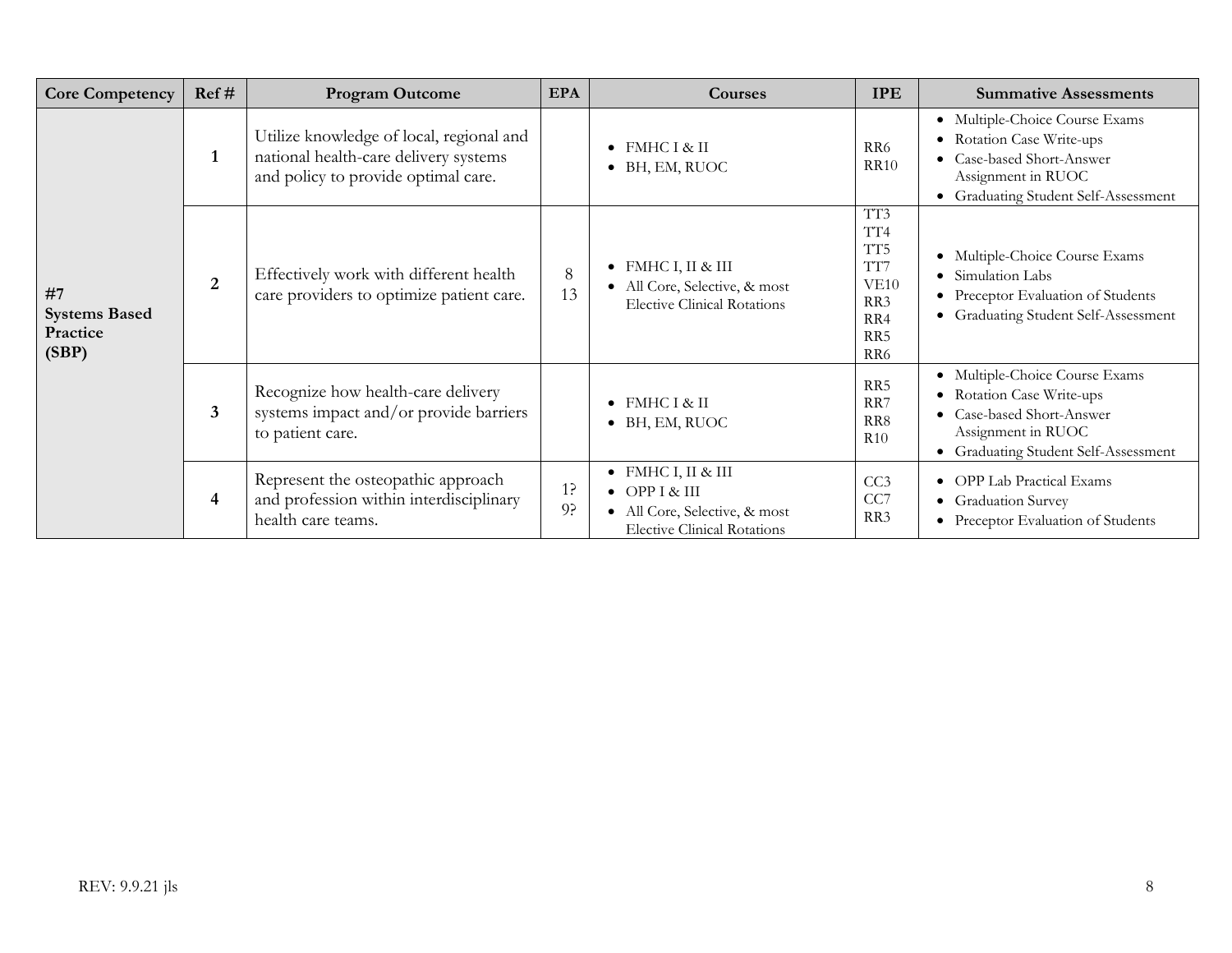## **Abbreviations for DCOM OMSI and II Course Titles**

| <b>Abbrev</b>  | <b>Full Course Title (OMSI)</b>        | <b>Abbrev</b>   | <b>Full Course Title (OMSII)</b>        |
|----------------|----------------------------------------|-----------------|-----------------------------------------|
| <b>MGA</b>     | <b>Medical Gross Anatomy</b>           | CNeuro          | <b>Clinical Neuroscience</b>            |
| MFM I          | Molecular Fundamentals of Medicine I   | <b>MSK</b>      | Musculoskeletal System                  |
| <b>MHisto</b>  | Medical Histology                      | Heme            | Heme and Lymph System                   |
| OPP I          | Osteopathic Principles and Practice I  | Cardio          | Cardiovascular System                   |
| EPC I          | <b>Essentials of Patient Care I</b>    | Renal           | Renal System                            |
| <b>FMHC I</b>  | Foundations of Modern Health Care I    | Respir          | <b>Respiratory System</b>               |
| <b>MFM II</b>  | Molecular Fundamentals of Medicine II  | OPP III         | Osteopathic Principles and Practice III |
| <b>MPhysio</b> | <b>Medical Physiology</b>              | <b>EPC III</b>  | <b>Essentials of Patient Care III</b>   |
| MPharm         | Medical Basic Pharmacology             | Repro           | Reproductive GU System                  |
| MNeuro         | Medical Neuroanatomy                   | Endo            | <b>Endocrine System</b>                 |
| OPP II         | Osteopathic Principles and Practice II | Gastro          | Gastrointestinal System                 |
| EPC II         | <b>Essentials of Patient Care II</b>   | Integ           | <b>Integument System</b>                |
| <b>FMHC II</b> | Foundations of Modern Health Care II   | BehavM          | <b>Behavioral Medicine</b>              |
|                |                                        | <b>OPP IV</b>   | Osteopathic Principles and Practice IV  |
|                |                                        | <b>EPC IV</b>   | <b>Essentials of Patient Care IV</b>    |
|                |                                        | <b>FMHC III</b> | Foundations of Modern Health Care III   |